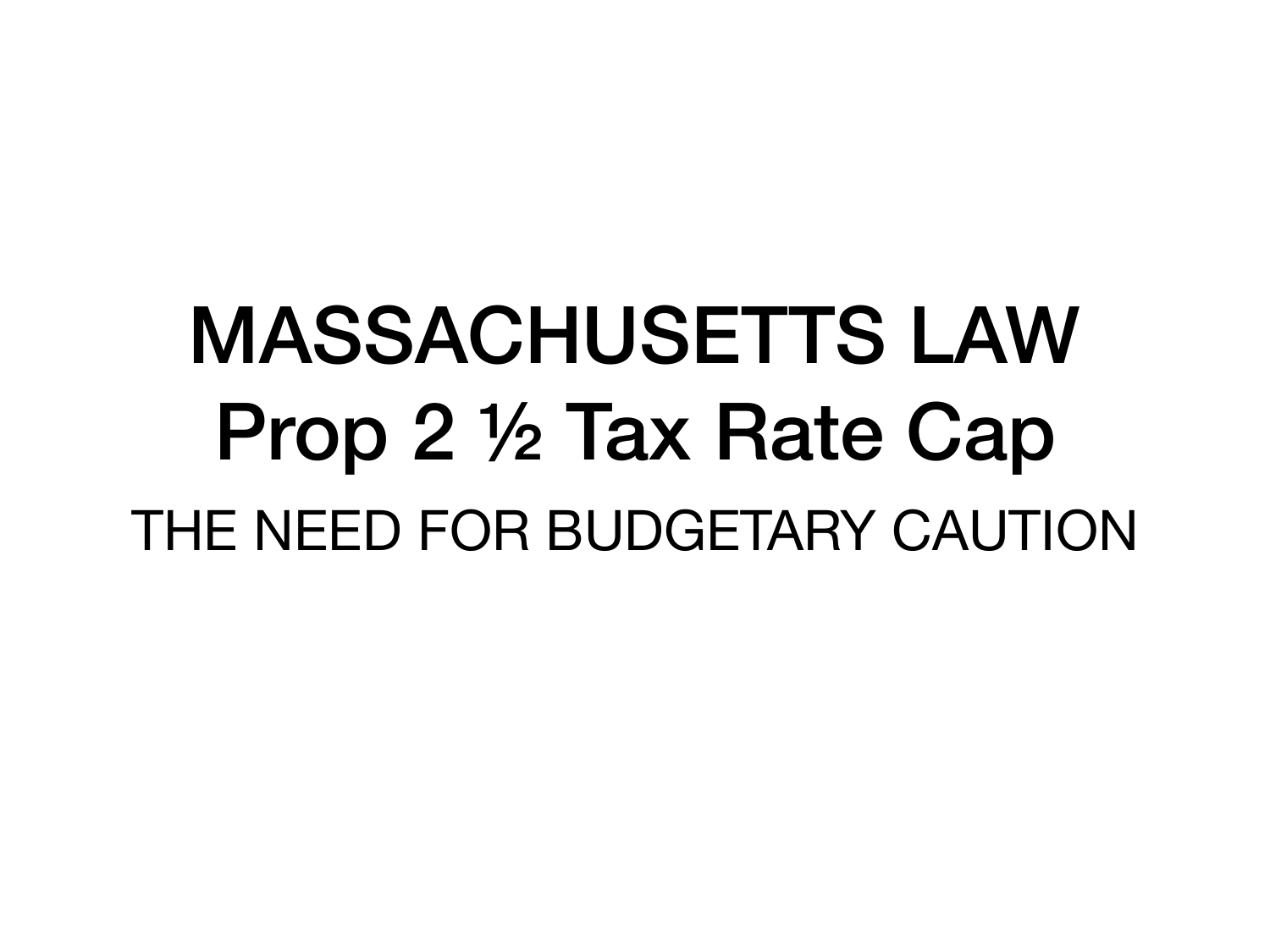### HOW PROP. 2-½ WORKS

- Proposition 2  $\frac{1}{2}$  (MGL Chap 59, Sect 21C) includes a hard cap on the municipal property tax rate of \$25.00/\$1000.00 valuation
	- No provision for an over-ride
	- Rate cap is not indexed for inflation
- If a municipality exceeds \$25.00, taxes (and, hence, budgets) must be cut by up to 15% per year until the tax rate goes below \$25.00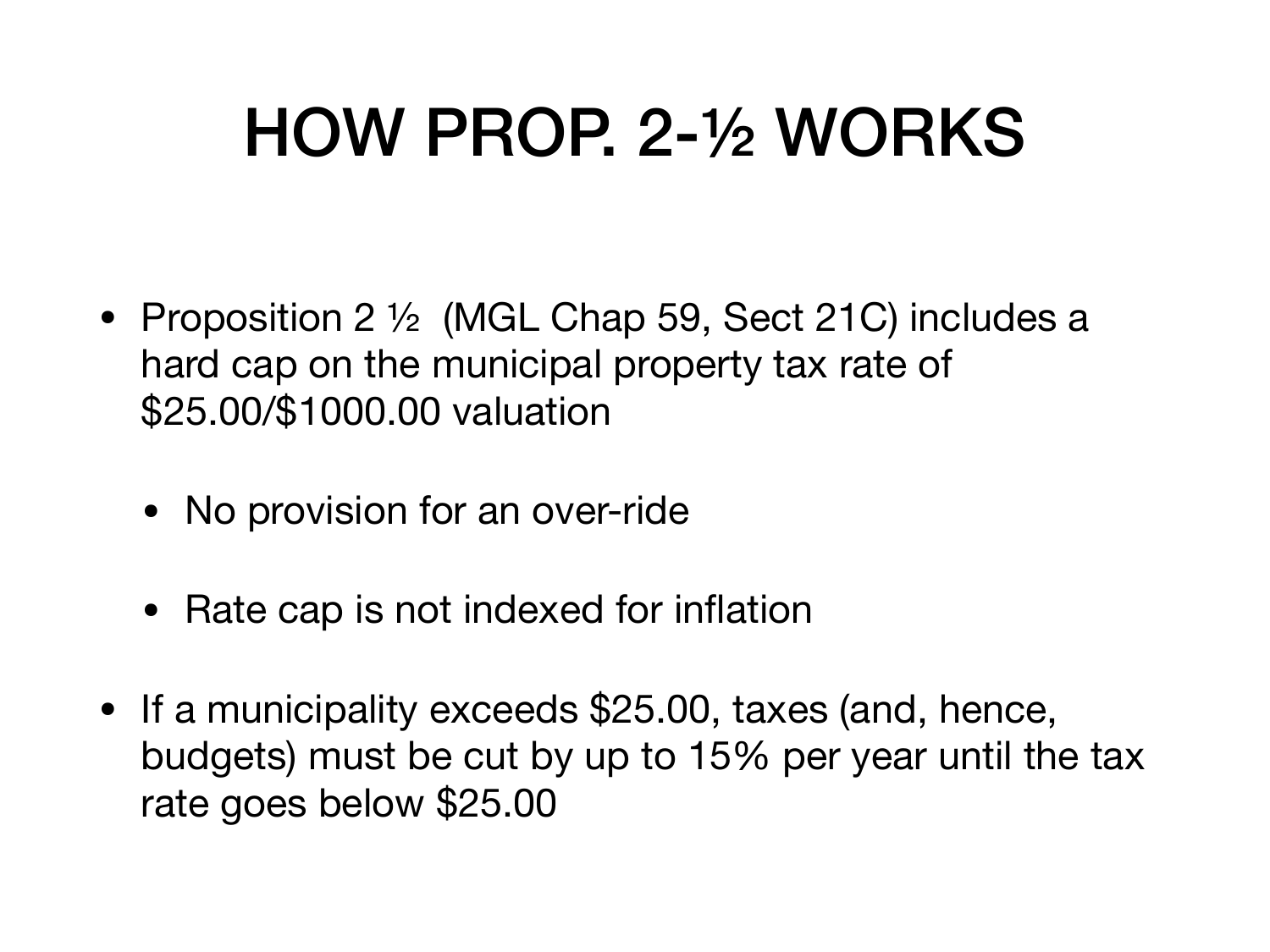#### WHAT HAPPENS WHEN

- As a town gets close to \$25.00, taxes and budgets become driven by changes in the total valuation
	- For example: If the tax rate is \$24.00, a 5% drop in total valuation will raise the rate by \$1.20 and place the town over the limit
	- Over the last 10 years, the year-to-year change in Leverett total valuation has varied from an increase of 2.3% to a drop of 5.1%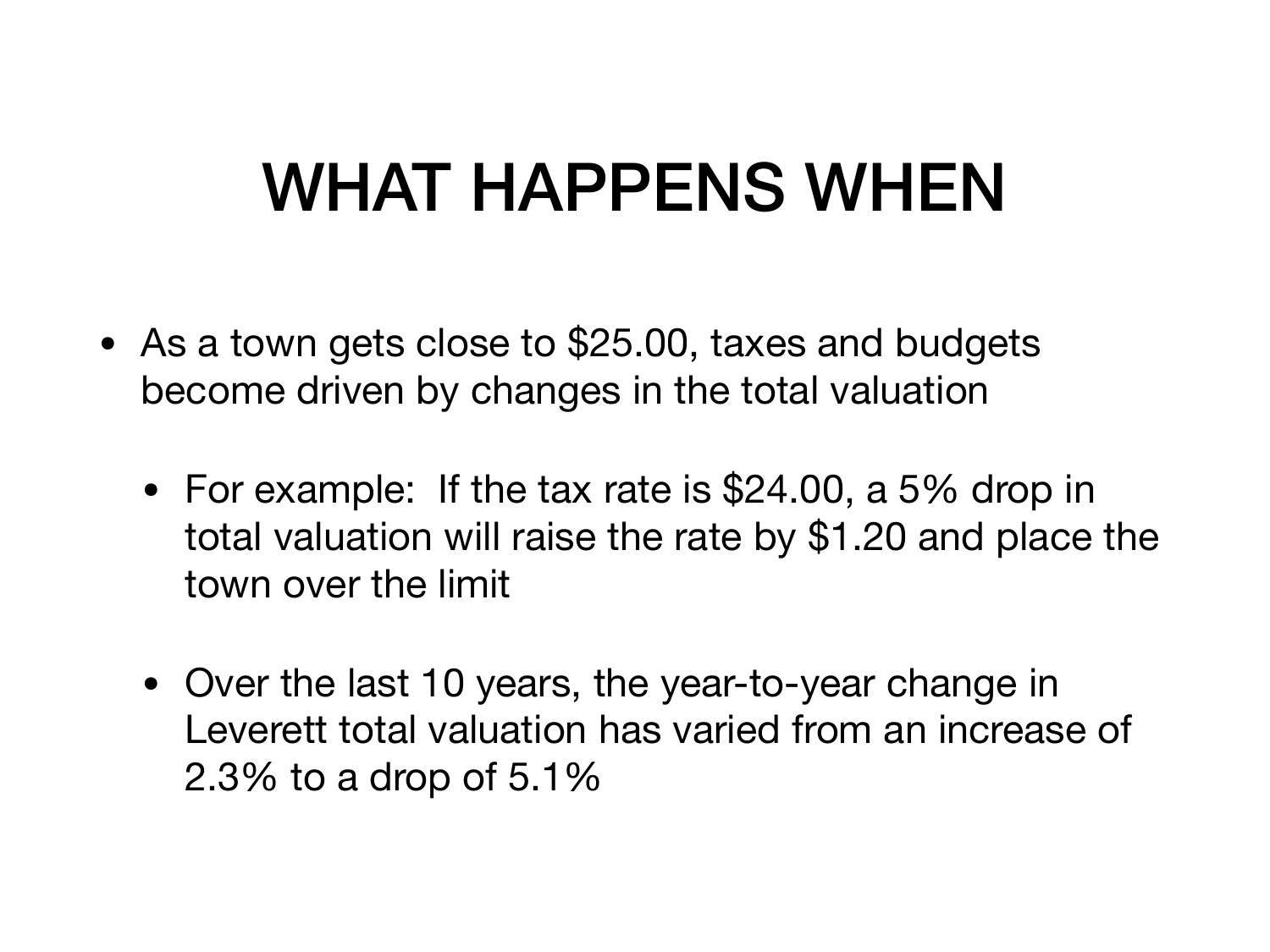#### **HISTORY OF TOTAL VALUATION (TAX BASE) 2002 - 2018**

|                                         | total valuation | change in valuation | tax rate |                     |
|-----------------------------------------|-----------------|---------------------|----------|---------------------|
| FY 2002                                 | \$141,982,203   |                     | \$20.59  |                     |
| FY 2003                                 | \$164,586,201   | \$22,603,998        | \$18.49  | revaluation year    |
| FY 2004                                 | \$167,113,190   | \$2,526,989         | \$18.76  |                     |
| FY 2005                                 | \$201,779,164   | \$34,665,974        | \$16.16  |                     |
| FY 2006                                 | \$245,547,548   | \$43,768,384        | \$13.50  | revaluation year    |
| FY 2007                                 | \$249,276,696   | \$3,729,148         | \$14.45  |                     |
| FY 2008                                 | \$252,539,482   | \$3,262,786         | \$15.00  |                     |
| FY 2009                                 | \$258,578,089   | \$6,038,607         | \$15.40  | revaluation year    |
| FY 2010                                 | \$260,983,979   | \$2,405,890         | \$15.80  |                     |
| FY 2011                                 | \$262,869,325   | \$1,885,346         | \$16.20  |                     |
| FY 2012                                 | \$250,016,571   | -\$12,852,754       | \$17.77  | revaluation year    |
| FY 2013                                 | \$251,110,699   | \$1,094,128         | \$18.66  |                     |
| FY 2014                                 | \$251,806,382   | \$695,683           | \$19.20  |                     |
| FY 2015                                 | \$250,103,806   | -\$1,702,576        | \$19.88  | revaluation year    |
| FY 2016                                 | \$251,571,490   | \$1,467,684         | \$20.41  |                     |
| FY 2017                                 | \$253,947,739   | \$2,376,249         | \$20.95  |                     |
| FY 2018                                 | \$252,509,818   | $-51,437,921$       | \$21.05  | revaluation year??? |
| total change in Valuation over 16 years |                 | 110,527,615         |          |                     |
| average change over 16 years            |                 | 6,907,976           |          |                     |
| average cha ange over last 10 years     |                 | -2,966              |          |                     |
| average cha ange over first 6 years     |                 | 18, 426, 213        |          |                     |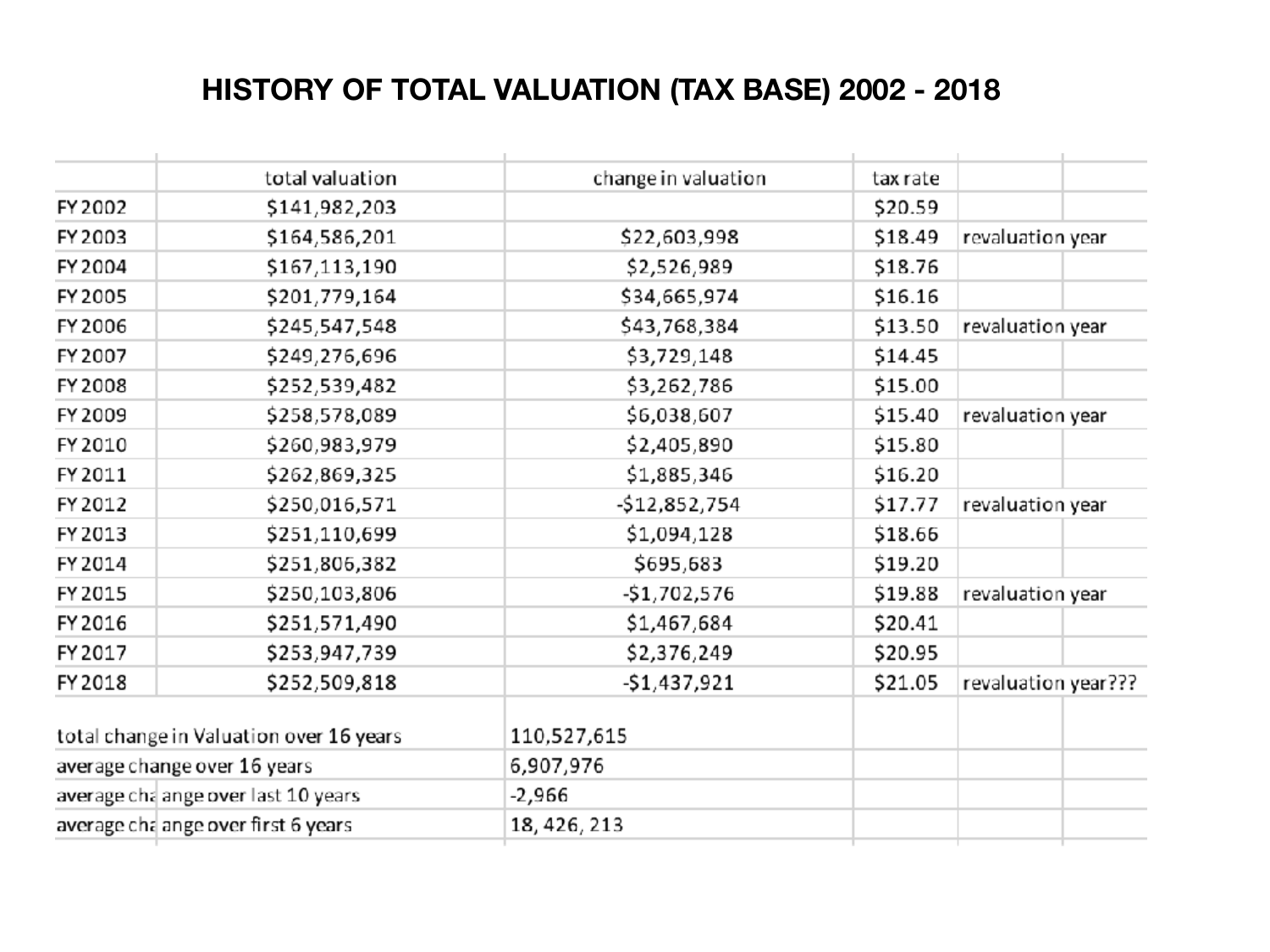#### HOW THE TAX BASE WORKS

- The Leverett Town budget is about \$6,000,000
- A budget increase of 2% per year without increasing the tax rate requires a 5 to 6 million dollar increase in total valuation every year—the equivalent of building 10 to 12 \$500,000 homes each year.
- There are currently 103 buildable lots left in Leverett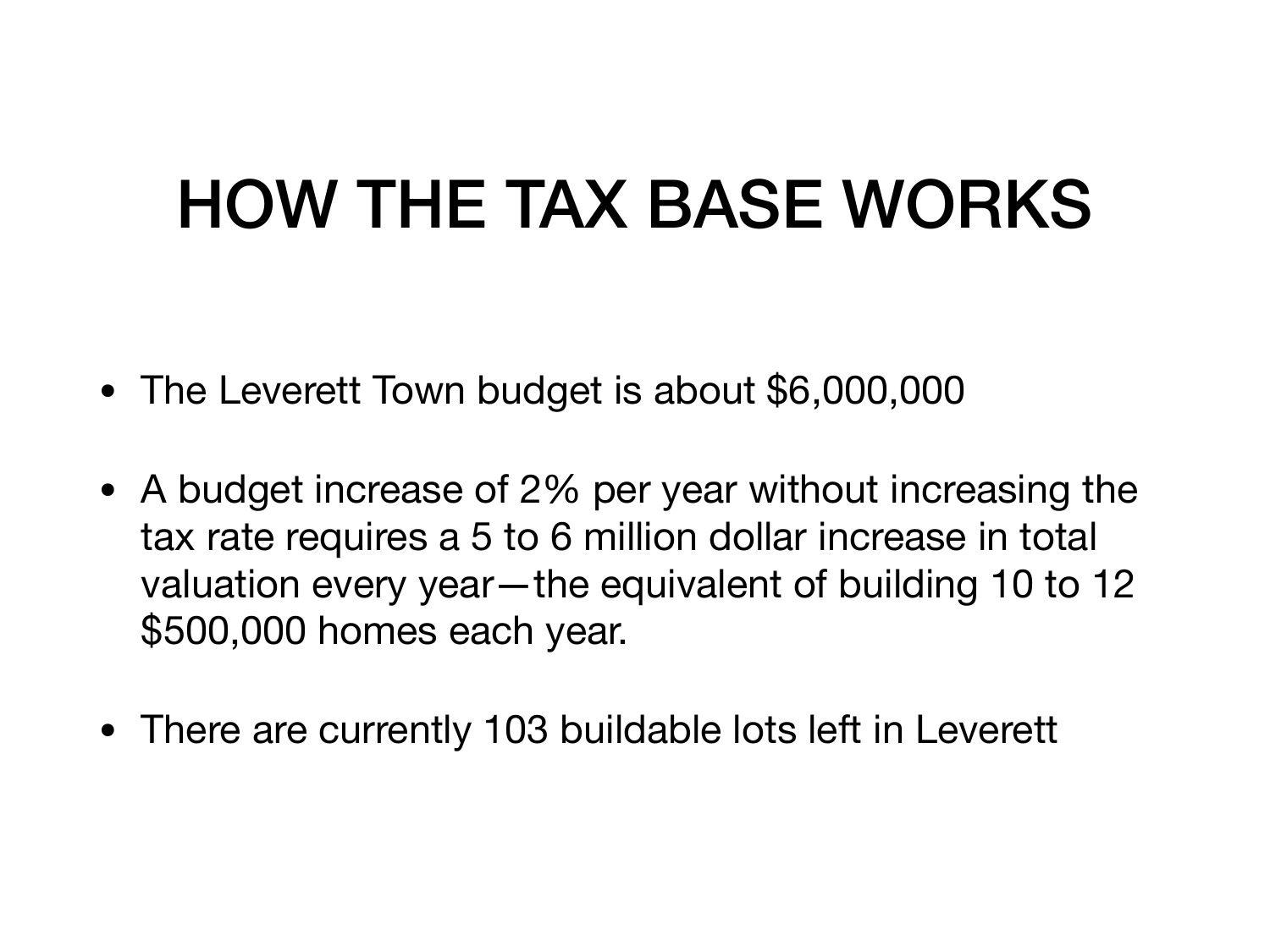## OTHER REVENUE

- Leverett's other sources of revenue are not large and do not change much year to year
	- Local receipts and State aid are about \$900,000 and typically change by less than \$15,000 year to year.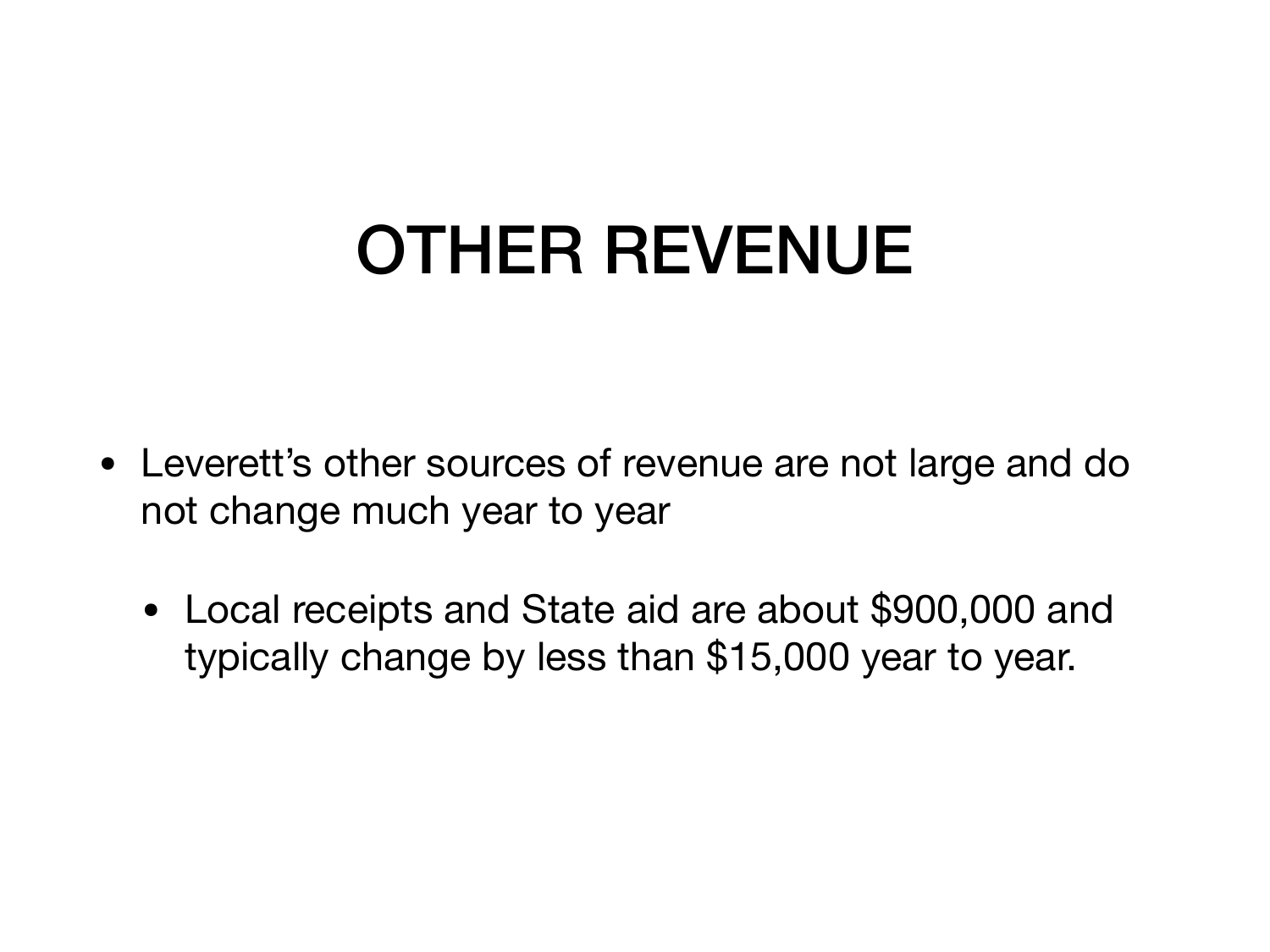## Most Municipalities Are Not Near The Cap

- 5 municipalities (1.4%) have composite tax rates over \$23.00
- 23 municipalities (6.5%) have composite tax rates over \$21.00
	- Leverett's current tax rate is 21.05
- 43 municipalities (12.3%) have composite tax rates over \$20.00
- The median residential tax rate for the 351 Municipalities in the Commonwealth is \$15.60
- **• A broad-based political push for relief from the cap is unlikely**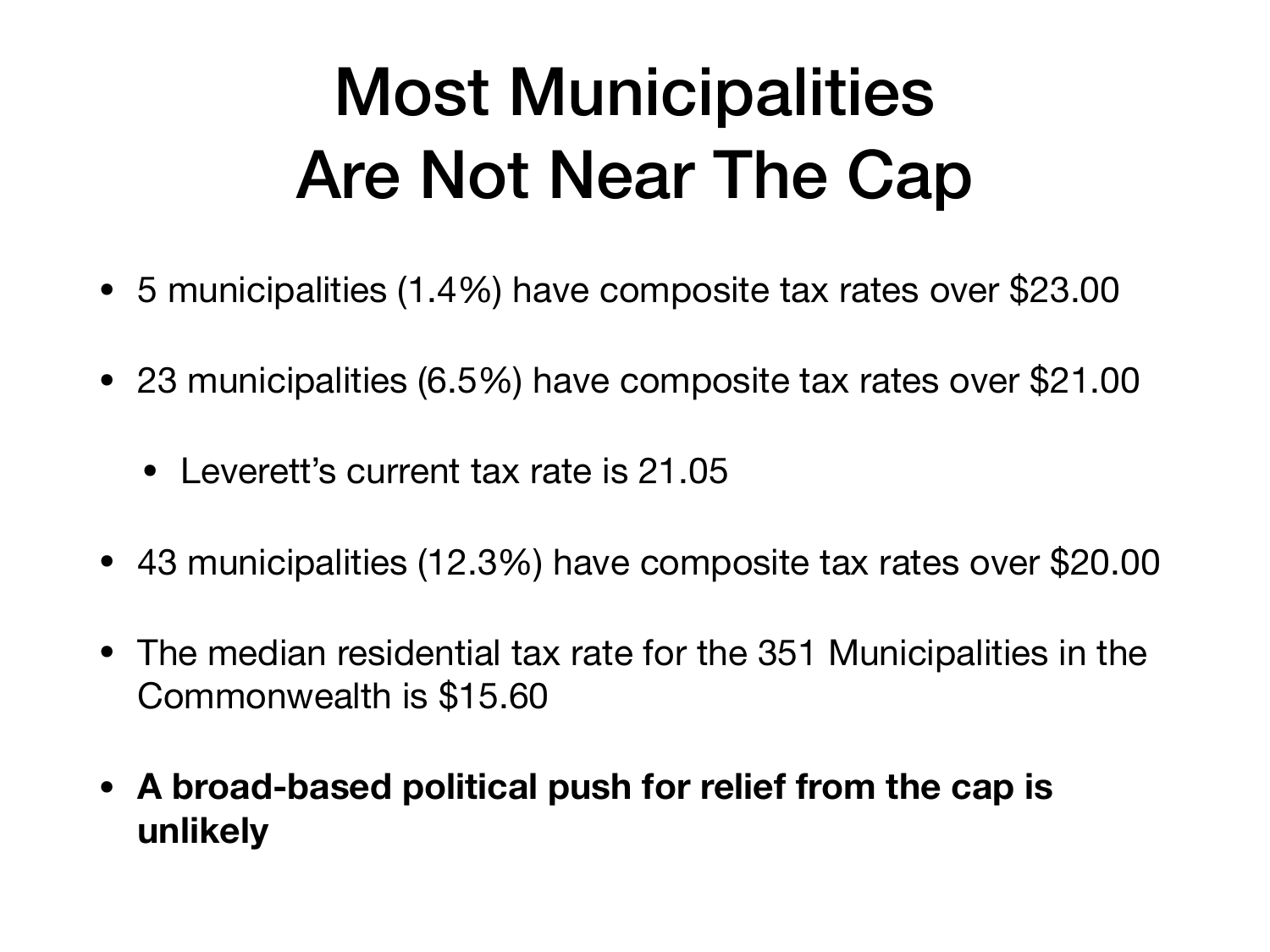### PLANNING AHEAD: Leverett Tax Rate Outlook

#### **Leverett's current tax rate is \$21.05**

| <b>Budget Increase, FY19 and following</b> | <b>Estimated Years Until Rate Hits</b><br>\$25/\$1000 |  |
|--------------------------------------------|-------------------------------------------------------|--|
| $2.5\%$                                    |                                                       |  |
| $2.0\%$                                    |                                                       |  |
| 1.5%                                       |                                                       |  |
| 1.0%                                       |                                                       |  |

**• Some uncontrollable inflation is a fact of life: Leverett will eventually hit the rate limit.**

- **• However, we can postpone the inevitable and give ourselves time to arrive at a sustainable budget.**
- **• The Finance Committee and Select Board recommend holding budget increases to less than 1.5% for the foreseeable future.**